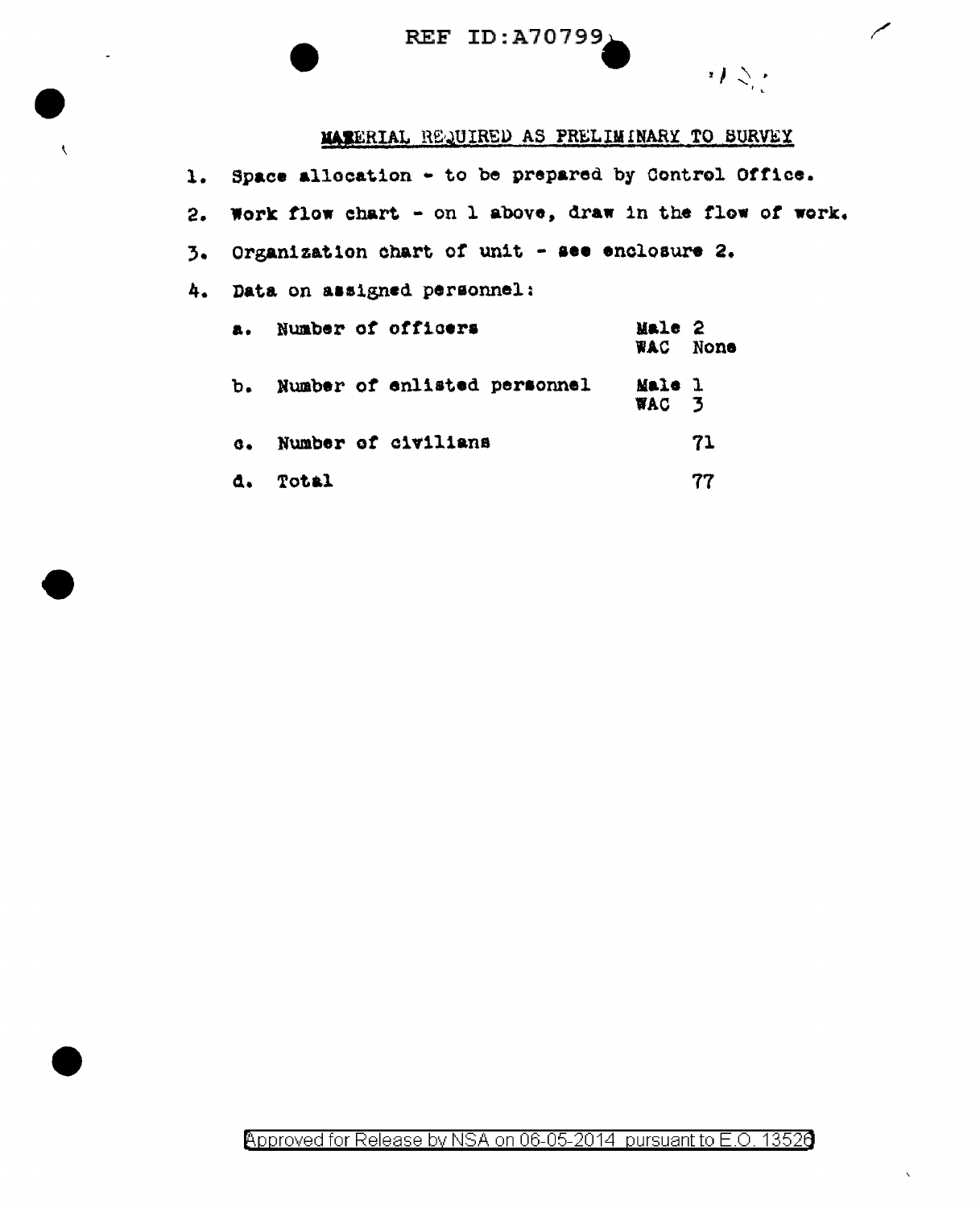**REF ID: A70799** 

## **CHECK LIST FOR INVESTIGATIONS**

l. The following questions are to be answered as briefly as neasible:

- a. Mission Statement of Hission (general) by aubsections:
	- (1). SPSIR-6 Biographical and geographical research unit e

(a). To supply operational, background and decumentary information to cryptanalysts and translators.

(b). In coeperation with the Whe's Who Branch of M.I.S. to effect an exchange of processed information which enables sach to have available more wanted information than alther could provide alone.

(2). SPSIR-6 Topical Index unit - to previde an index of information (exclusive of that relating to sertain economic toples) appearing in the SSA bulletin.

- (3). SPSIR-7 to receive, record and to distribute throughout 35A classified documents and similar materials of value to the operating  $\mathcal{N}_{\ell}$ units.
- (4). SEA Library to acquire, catalog, distribute care for unclassified books and other **V reference materials of value to SSA.**

Operations: b.

From the work of the time

(1). What units work in close liaison with your seation?

> (a). All branches of Intelligence Division for information helpful in cryptanalysis and translation.

(b). All operating units of SSA as cecasion arises for them to obtain books, classified documents or information on special toples.

 $(2)$ . If applicable, state volume of work handled,<br>indicating if it is increasing or decreasing. by subsection - see englesure L.

 $\mathcal{L} = \mathcal{L}$ 

c. Personnel:

ž.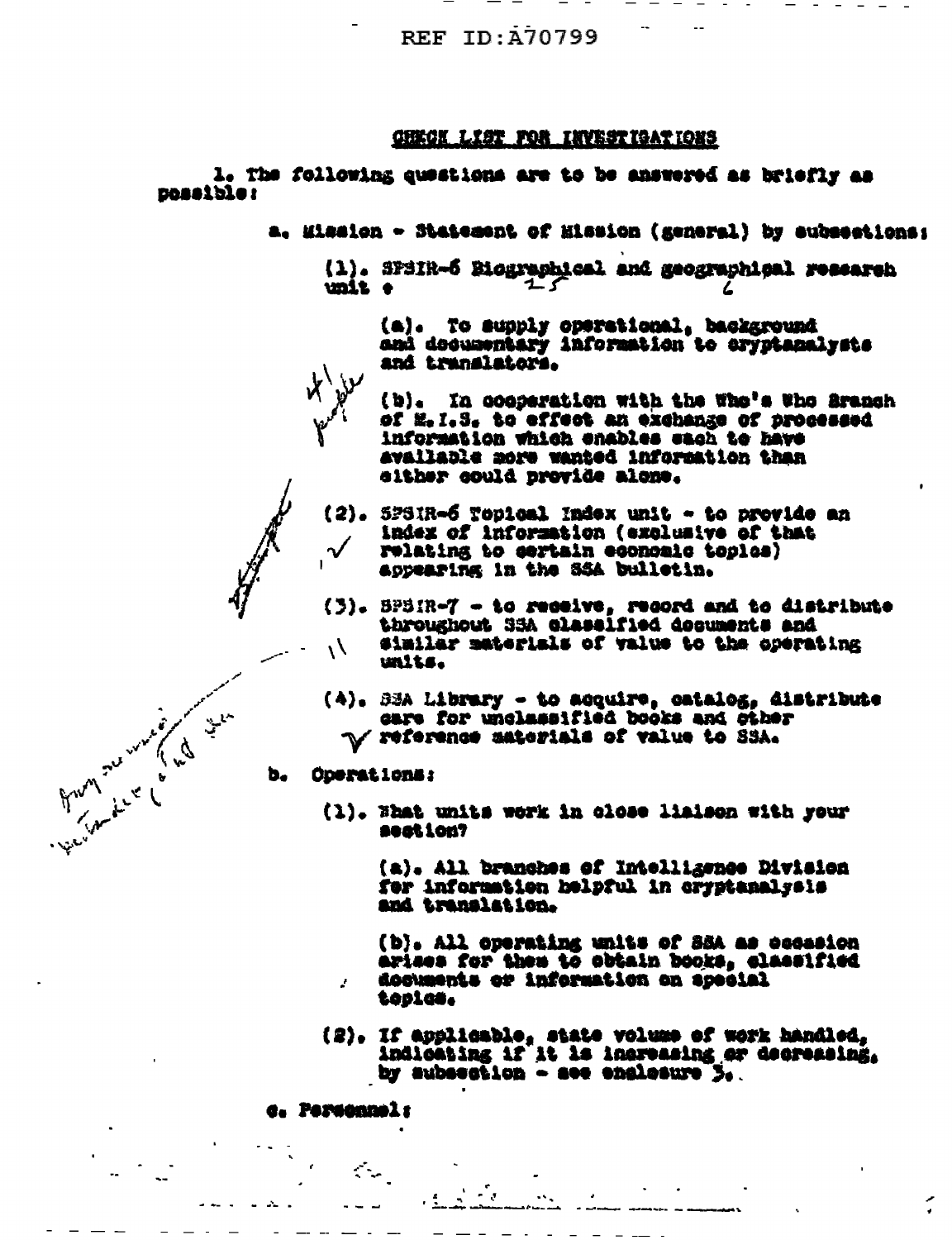$\begin{array}{l} \frac{d_1}{d_1} & \ldots \\ \frac{d_1}{d_1} & \frac{d_2}{d_2} \end{array}$ 

- (1). How many shifts and number of personnel on saakt
	- $(a)$ . Day shift (normal)  $-68$ .
	- (b), Swing shift (normal) 6.
	- (c). Graveyard shift (initiated because of the URCIO and to be discontinued at  $\alpha$ lose of the conference) -  $\beta$ .
- (2). Is personnel adoquate for alsolony The greatest difficulty of the section in this respect has been to secure employees with the right combination of interest, intelligence and alertness. The section requires . for proper efficiency, individuals the are mentally keen, adaptable and capablein a sajority of its jobs - of exarcising considerable independent discretion in the processing of work assigned to them.
- (3). Have requirements been requisitioned? Yes. as needs arise.
- (4). Difficulties arising pertaining to personnel.

(a). Promotion.

- $((1))$ . Grades of enlisted personnel of the section are too low, and the time-in-grade requirements make promotions unduly slow. WACS and the one EM in the section are performing in capable fashion work similar to that of sivilians entitled to 7-1 and 7-2 ratings.
- ((2)). Allocations of civilians are in general eatisfactory, Some CAF-A's and most of the CAF-3's are unhappy about their ratings. but not unusually so.
- (b). Dissatiafaction none has been noticed recently except among the chronic complainers and among some of the less productive personnel.
- (c). Others nome to knowledge of section.

d. Space:

- (1). Is space adequate? Mo. Requirements:
	- (a). Space for much-needed file cobinets, which are in themselves difficult to obtain.
	- (b). Space to aller nore efficient arrangement.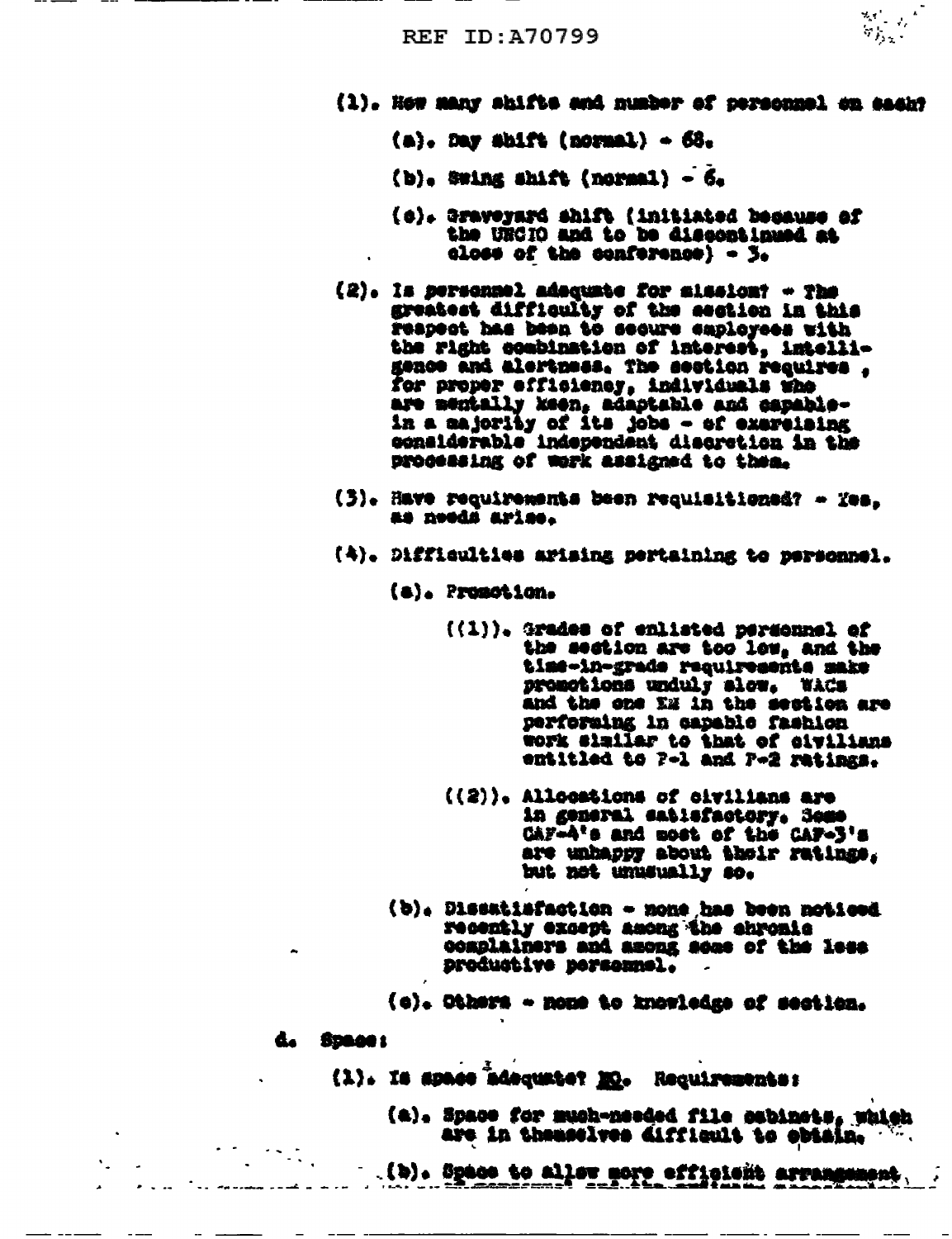

- (2). Is location convenient for contact with others if sections with whom you work?
	- (a). The distance from the sections of B-III now in A building creates many problems.
	- (b). The remoteness from other sections of I & L Branch has from time to time been a great inconvenience.
- Lighting adequate.
- Files:  $f_{\bullet}$

 $\overline{\phantom{a}}$ 

- $(1)$ . What files are maintained? see enclosure 4.
- (2). How long is material kept? processed information and significant documents, books and similar reference materials are kept permanently.
- (3). Obsolete files none have yet been labelled as definitely obsolete. Since the section performs a service for other units, itcannot be the sole judge as to value - or lack of it of its files. The section endeavors constantly to follow trends and to emphasize the phases of its work likely to be of most value.
- (4). Discontinued functions and records in last six month - none.
- g. Correspondence what type is carried on?
	- (1). SPSIR-6 normal office correspondence and orders for SSA Library materials.
	- (2). SFSIR-7 cover-letters, requests and radiograms for classified documents.

h. Reports:

- $(1)$ . SPSIR-6 Who's Who In Diplomacy monthly supplement distributed in 3SA and outside.
- (2). Special reports, as required, like list of UNCIO personnel and documents, distributed as in case of  $(1)$ .
- (3). Reports compiled from materials on file, which remains in the files for reference and additions.
- (4). No suggestions as to discontinuing reports.